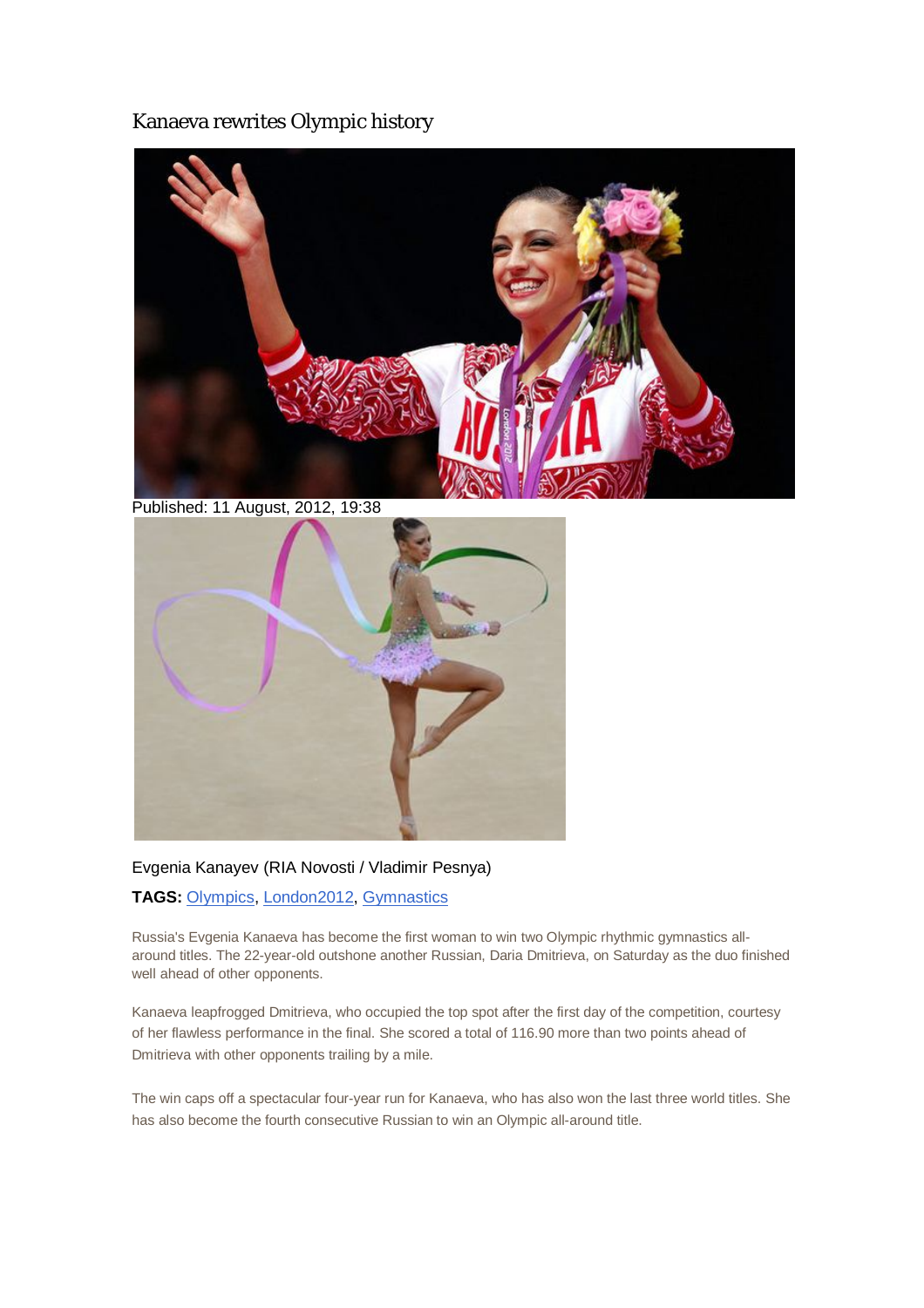# **Kanaeva repeats gold triumph**

Russia's Evgeniya Kanaeva became the first Rhythmic Gymnastics athlete to defend an Olympic title after she won gold with a series of breathtaking performances in today's Individual All-Around final at Wembley Arena.



Kanaeva was in a class of her own as she scored 116.900 to retain her title, ahead of fellow Russian Daria Dmitrieva on 114.500 in silver.

Liubou Charkashyna of Belarus scored 111.700 to win bronze.

Each of the 10 gymnasts in the final competed with four pieces of apparatus - the hoop, ball, clubs and ribbon - in a bid to be crowned Olympic champion, but no-one could come close to the 22-year-old threetime world champion from Russia.

Charkashyna got the competition under way with a strong hoop routine to score 28.100 before Kanaeva fired ahead with 29.350, effortlessly incorporating her gold-coloured hoop into her stylish performance.

Dmitrieva, who came second in qualification, scored 28.300 as Russia occupied the top two positions after the first rotation.

Israel's Neta Rivkin was the first to compete with the next apparatus, the ball, and produced a beautifully lyrical routine before Kanaeva's stunning performance scored her 29.200 to keep her in front at the halfway stage.